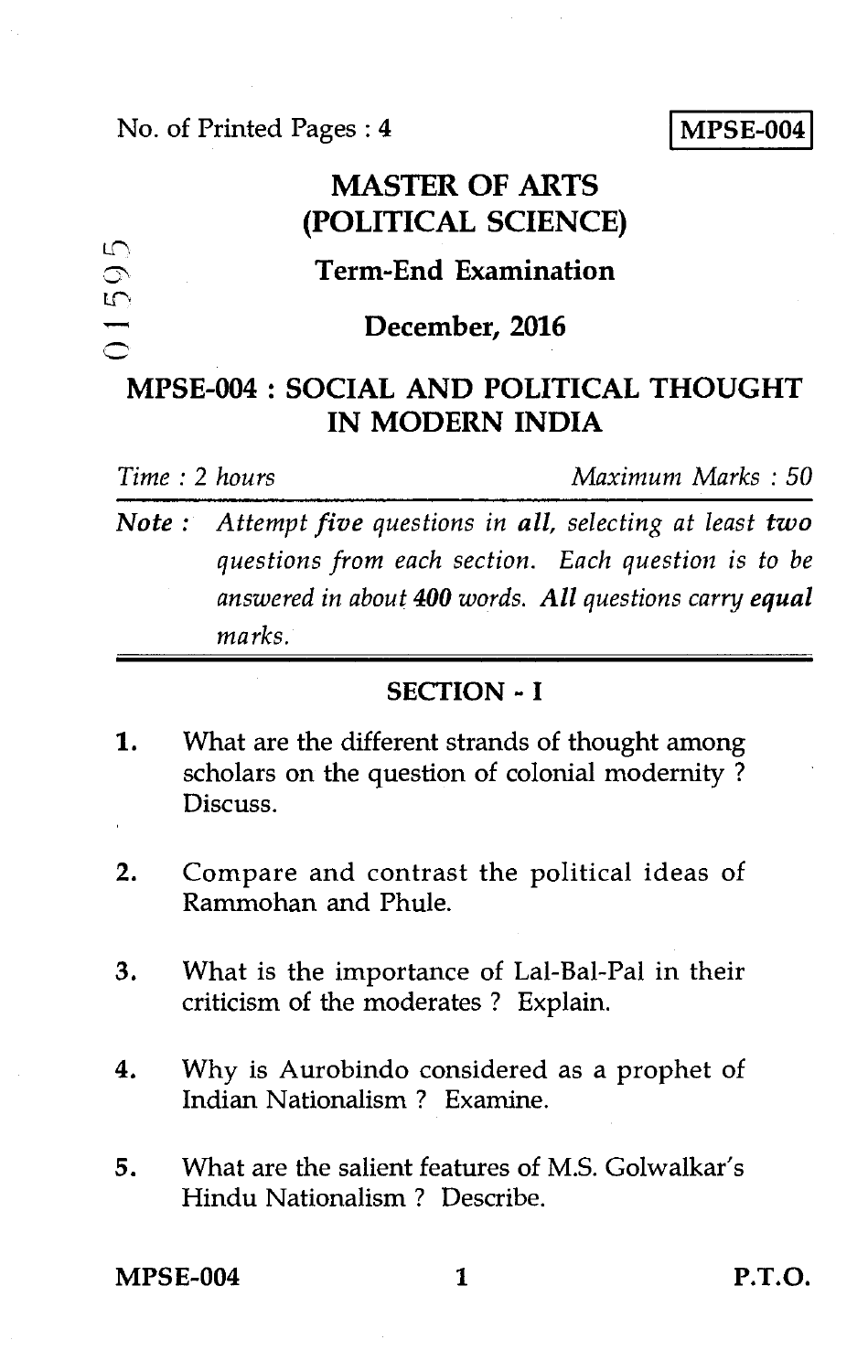## SECTION - II

- 6. What do you consider Mohammed Iqbal's major contributions to Muslim thought ? Elaborate.
- 7. What are the important contributions of Nazrul Islam to the growth of Nationalism in India ? Describe.
- 8. Discuss Gandhiji's ideas of Parliamentary Democracy.
- 9. Analyse Ambedkar's political ideas.
- 10. Examine the Socialist thought of Jayaprakash Narayan.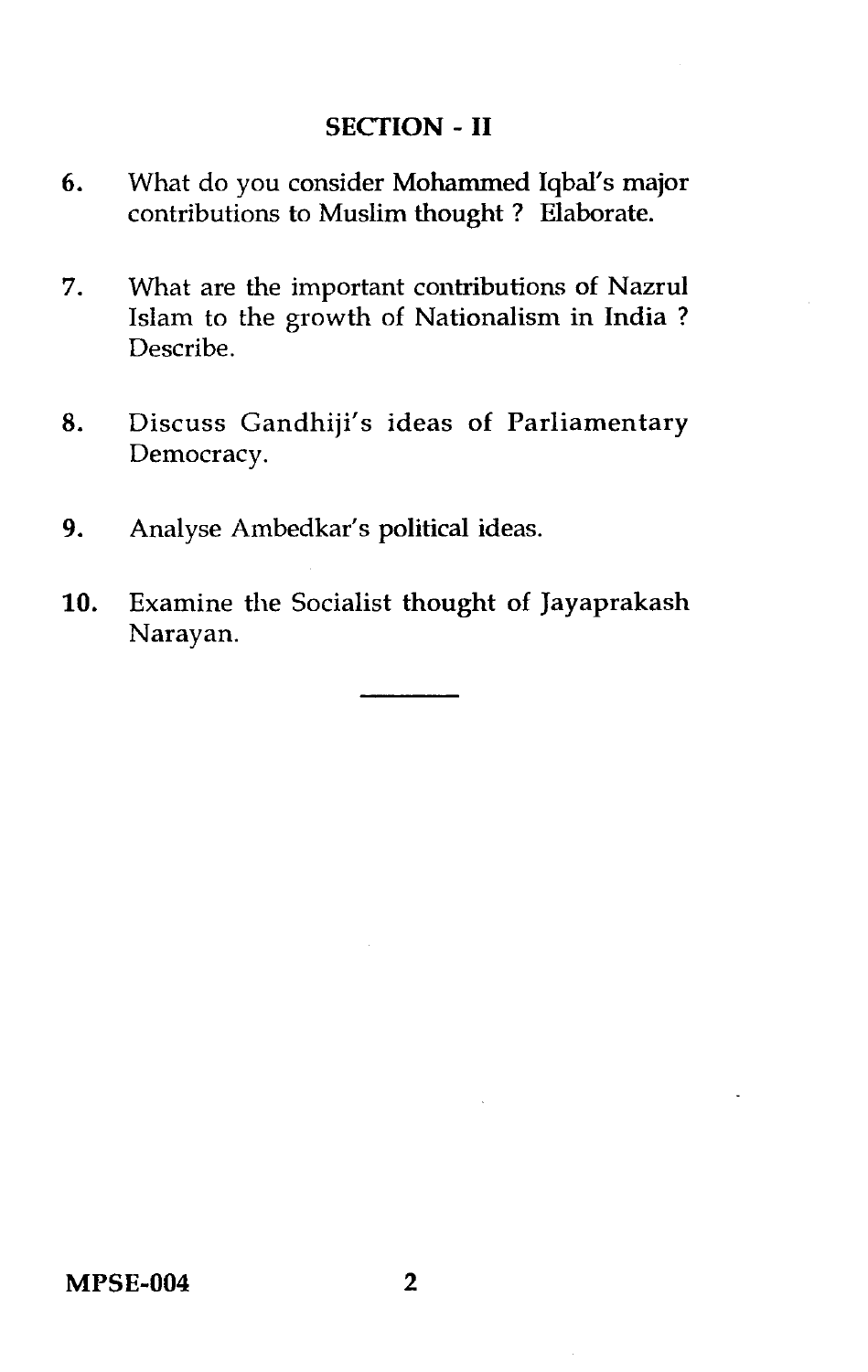एम.पी.एस.ई.-004

अधिकतम अंक : 50

स्नातकोत्तर उपाधि कार्यक्रम ( राजनीति शास्त्र ) सत्रांत परीक्षा **दिसम्बर, 2016** 

एम.पी.एस.ई.-004 : आधुनिक भारत में सामाजिक और गजनीतिक चिंतन

समय : २ घण्टे

कुल पाँच प्रश्नों के उत्तर दें, प्रत्येक अनुभाग में से कम से कम दो नोट : प्रश्न चुनते हुये। प्रत्येक प्रश्न का उत्तर लगभग 400 शब्दों में दें। यभी पश्नों के अंक समान हैं।

# अनुभाग - I

- उपनिवेशिक आधुनिकता (colonial modernity) पर विभिन्न 1. विद्रानों में चिंतन के भिन्न तत्व क्या हैं ? चर्चा करें।
- राममोहन और फुले के राजनीतिक विचारों की तुलना करें और  $2.$ उनके विरोधाभासों को उजागर करें।
- नरमपंथियों की आलोचना में लाल-बाल-पाल का क्या महत्त्व  $\overline{\mathbf{3}}$ . है ?व्याख्या करें।
- अरोबिंदो को क्यों भारतीय राष्ट्रवाद का पैगम्बर (prophet) 4. कहा जाता है ? परीक्षण करें।
- एम.एस. गोलवार्कस् के हिंदू राष्ट्रवाद के क्या मुख्य लक्षण हैं ? 5. वर्णन करें।

**MPSE-004**